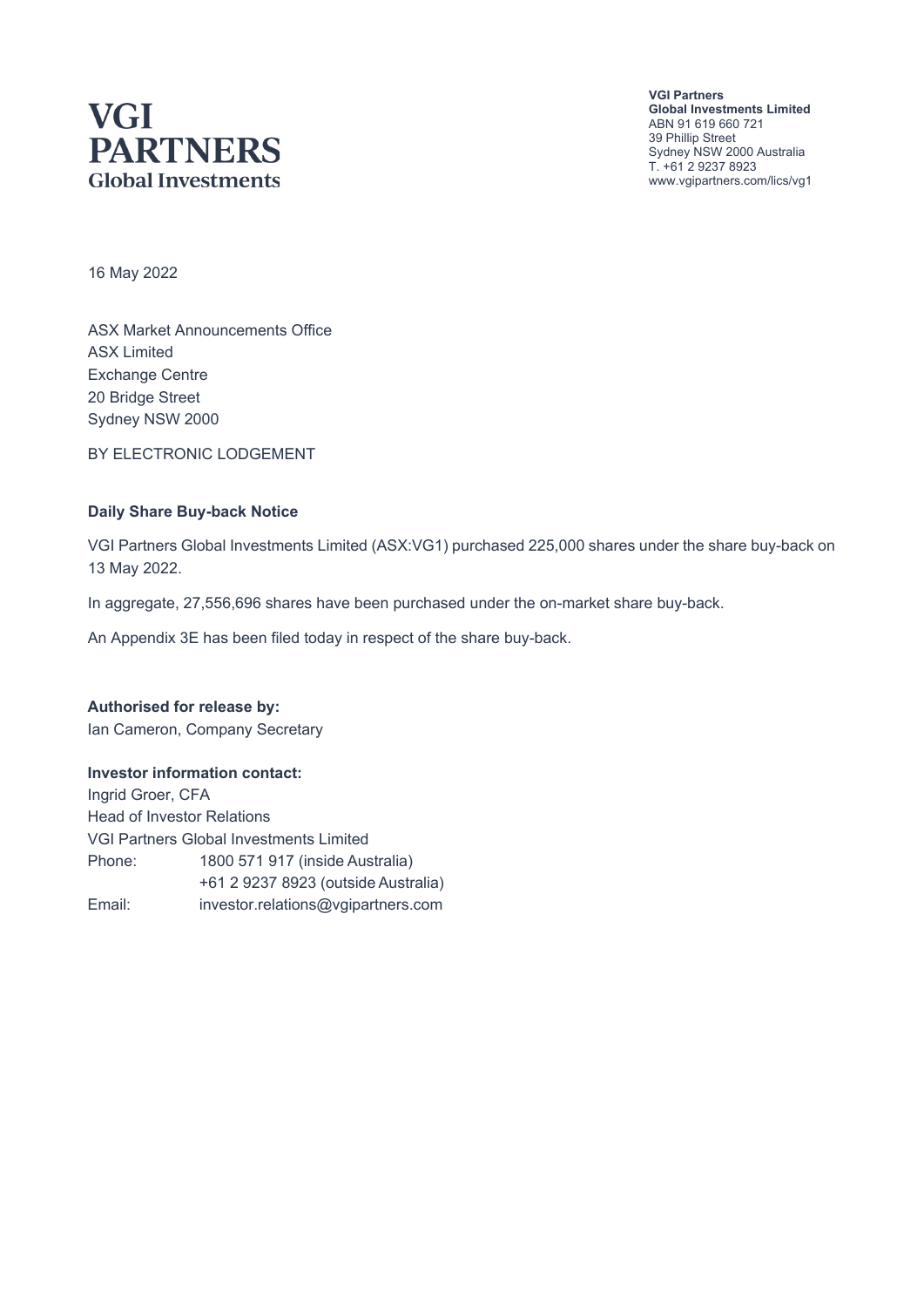*Rule 3.8A*

# **Appendix 3E**

## **Daily share buy-back notice (***except* **minimum holding buy-back and selective buy-back)**

*Information and documents given to ASX become ASX's property and may be made public.* Introduced 1/9/99. Origin: rule 3.6, Appendix 7C. Amended 30/9/2001, 11/01/10

| Name of entity                                 | ABN/ARSN       |
|------------------------------------------------|----------------|
| <b>VGI Partners Global Investments Limited</b> | 91 619 660 721 |

We (the entity) give ASX the following information.

#### **Information about buy-back**

1 Type of buy-back On-market buy-back within 10/12 limit

2 Date Appendix 3C was given to ASX

18 August 2020

### **Total of all shares/units bought back, or in relation to which acceptances have been received, before, and on, previous day**

|   |                                                                                                                                              | <b>Before previous</b><br>day | Previous day |
|---|----------------------------------------------------------------------------------------------------------------------------------------------|-------------------------------|--------------|
| 3 | Number of shares/units bought<br>back or if buy-back is an equal<br>access scheme, in relation to<br>which acceptances have been<br>received | 27,331,696                    | 225,000      |
|   | Total consideration paid<br>or<br>payable for the shares/units                                                                               | \$62,220,783.06               | \$350,977.50 |

<sup>+</sup> See chapter 19 for defined terms.